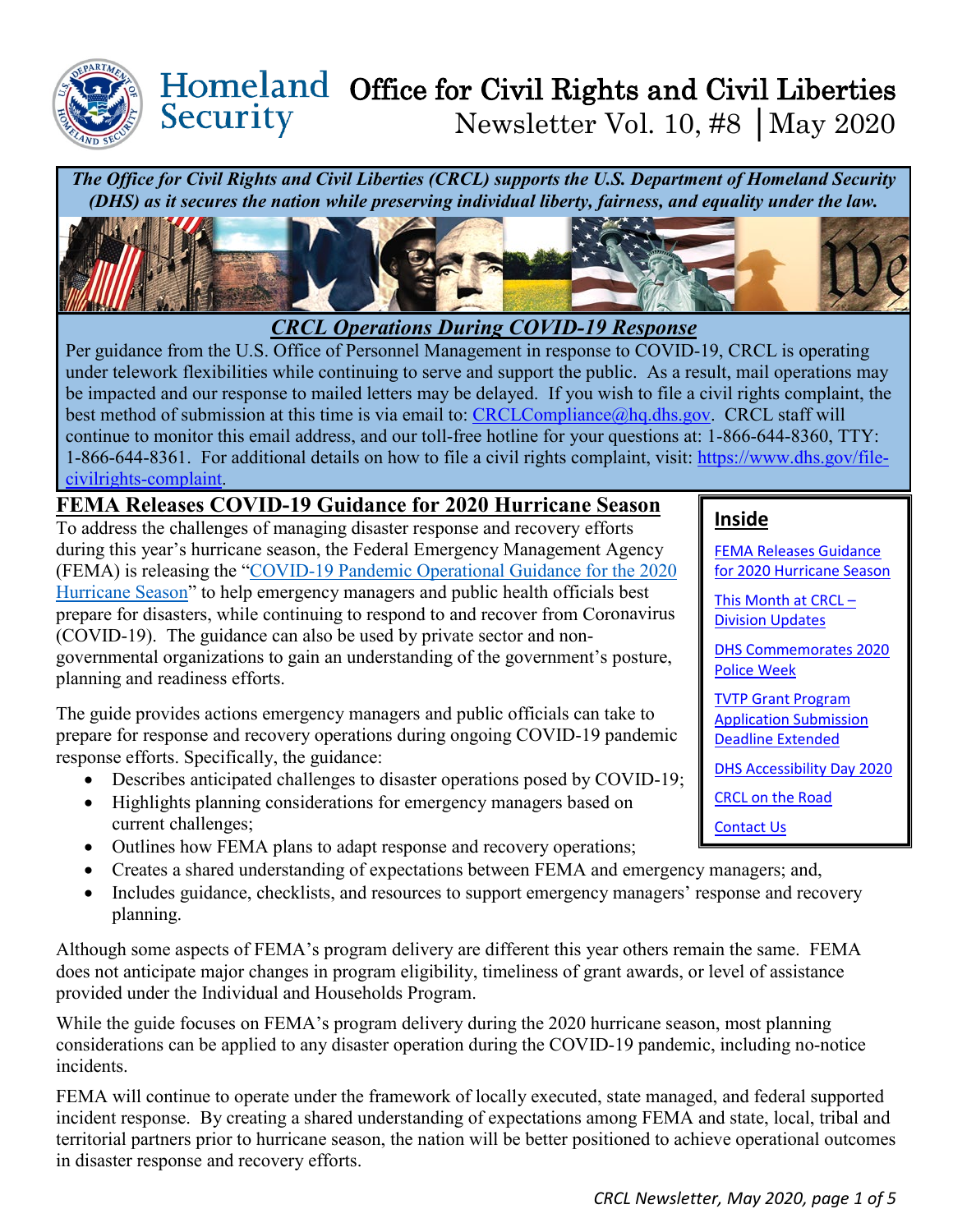# *This Month at CRCL – Division Updates*

<span id="page-1-0"></span>CRCL's **Equal Employment Opportunity and Diversity Division (EEOD)** leads the Department's efforts to ensure that all employees and applicants receive equal employment opportunity. The Division directs EEO complaints management and adjudication, diversity management, alternative dispute resolution, and processes employment discrimination and harassment claims brought within Headquarters units.

• This month, **EEOD** was pleased to cohost the 2020 DHS Asian American and Pacific Islander Commemorative Observance Program, along with DHS Asian American and Pacific Islander Program Managers and the DHS Asian American Pacific Islander Network. The virtual event, "Unite Our Nation by Empowering Equality" honored the achievements of Asian Americans and Pacific Islanders in the DHS workforce. The keynote speaker, Rear Admiral Joseph M. Vojvodich, Deputy Commandant for Mission Support, Deputy for Material Readiness, U.S. Coast Guard, shared his experiences in leadership development throughout his career.

CRCL's **Programs Branch** works with DHS Components and leadership to ensure that policies, programs, and practices are created and implemented in a manner that protects civil rights and civil liberties. This month, staff across Programs continue to be involved in response to COVID-19. Highlights include:

- The **CRCL Coronavirus Disaster Civil Rights Coordination Team (DCCT)** has held regular meetings to discuss and coordinate CRCL's various response activities during the COVID-19 pandemic. The DCCT comprises representatives from across all CRCL Sections and meets regularly during disasters to identify and discuss CRCL activities to protect the civil rights and civil liberties of individuals impacted by a disaster.
- The **Director of the Programs Branch** participated in a recent DHS and HHS Civil Rights Stakeholder Teleconference to share information and respond to civil rights-related concerns and questions.
- The **Antidiscrimination Group** has coordinated with the U.S. Department of Justice Civil Rights Division and other federal agency civil rights offices to address civil rights and civil liberties issues arising from COVID-19, including impacts on persons with disabilities, those with limited English proficiency, and diverse racial and ethnic communities. Federal civil rights resources are now included on the [CRCL Civil Rights in Emergencies and Disasters webpage.](https://www.dhs.gov/civil-rights-emergencies-and-disasters)
- The **Community Engagement Section** hosted virtual meetings with community stakeholders in Phoenix and Tucson, Arizona; Denver, Colorado; Minneapolis, Minnesota; New York, New York; and Portland, Oregon where discussion focused on the impacts of COVID-19 to local communities. Topics of discussion included: identification requirements at testing sites, COVID-19 cases at detention centers across the country, language access concerns in public messaging, and immigration enforcement during the pandemic.

CRCL's **Compliance Branch** reviews and investigates civil rights and civil liberties allegations filed by the public regarding DHS personnel, programs, or activities.

- In April 2020, Compliance received 344 allegations and opened 123 complaints for investigation. The majority of concerns reported involve medical and mental health care, conditions of detention, and due process in immigration detention.
- Compliance continues to receive allegations related to COVID-19. So far, CRCL has reviewed 268 matters for investigation. Of those, 103 were opened as complaints. The issues raised include legal access, access to equipment and supplies, transfers between facilities, procedures for removal, communication outside a facility, medical treatment for non-COVID-19 medical issues, and uses of force and hunger strikes, among other things.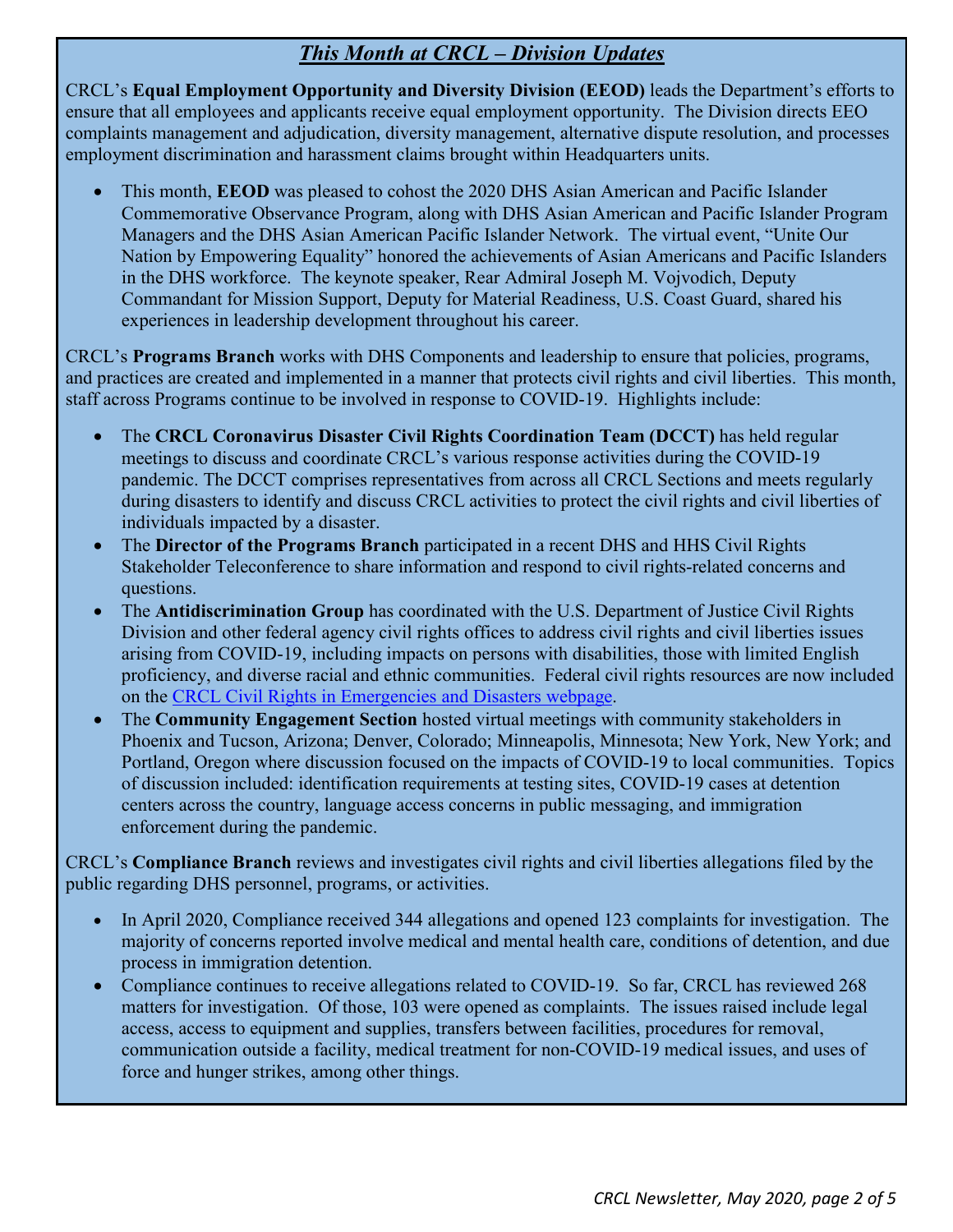## <span id="page-2-0"></span>**DHS Commemorates 2020 Police Week**

During Police Week, May 10-16, Acting Secretary of Homeland Security Chad F. Wolf paid his respects to law enforcement officers killed in the line of duty last year by participating in the [national candlelight vigil,](https://lnks.gd/l/eyJhbGciOiJIUzI1NiJ9.eyJidWxsZXRpbl9saW5rX2lkIjoxMDAsInVyaSI6ImJwMjpjbGljayIsImJ1bGxldGluX2lkIjoiMjAyMDA1MTYuMjE2MjM1ODEiLCJ1cmwiOiJodHRwczovL25sZW9tZi5vcmcvcHJvZ3JhbXMtZXZlbnRzL25hdGlvbmFsLXBvbGljZS13ZWVrL2NhbmRsZWxpZ2h0LXZpZ2lsIn0.mT_gobWUVH3Jvdo6ujWoSuZAdWAXzeWvy6G6_AR8JSg/br/78757184411-l) leading a [virtual Police Week 5k](https://lnks.gd/l/eyJhbGciOiJIUzI1NiJ9.eyJidWxsZXRpbl9saW5rX2lkIjoxMDEsInVyaSI6ImJwMjpjbGljayIsImJ1bGxldGluX2lkIjoiMjAyMDA1MTYuMjE2MjM1ODEiLCJ1cmwiOiJodHRwczovL3d3dy5kaHMuZ292L2Jsb2cvMjAyMC8wNS8xNC9wb2xpY2Utd2Vlay0yMDIwLWRocy1sZWFkZXJzLXJ1bi1ob25vci1sYXctZW5mb3JjZW1lbnQifQ.XFejG3r28FBRixH6QM8KxTdDJ4J2sPoTbe8pv5zHif4/br/78757184411-l) with leaders from across the Department, laying a wreath at the National Law Enforcement Officers Memorial, and dedicating a new DHS Wall of Remembrance at DHS headquarters. Though Police Week was conducted virtually this year due to the coronavirus pandemic, DHS has still made honoring our brothers and sisters in law enforcement a priority.

DHS is the largest employer of federal law enforcement agents. Approximately one-third of our 240,000 employees serve as law enforcement officers, and nearly 70 percent perform law enforcement functions. The Department's law enforcement family includes U.S. Customs and Border Protection, Federal Protective Service, U.S. Immigration and Customs Enforcement, Transportation Security Administration, U.S. Coast Guard, and U.S. Secret Service. DHS also plays an important role in training law enforcement across the country through the Federal Law Enforcement Training Centers (FLETC), which provides vital training to more than 90 federal partner organizations, as well as many state and local officers. Since its inception in 1970, FLETC has trained more than one million law enforcement professionals nationwide.

CRCL's law enforcement partners are critical stakeholders in our many mission areas, from participating in our community outreach roundtables and trainings on a wide array of civil rights and civil liberties topics, to joining CRCL's Women in Law Enforcement mentoring program, which focuses on career development and advancement from non-supervisory positions to supervisory roles in Components across the Department.

The Department sends its best wishes to all the brave men and women across our country who serve as law enforcement officers at the federal, state, and local levels, and to their families. We will always remember those we have lost in the line of duty this year, and every year.

# <span id="page-2-1"></span>**FY 2020 Targeted Violence and Terrorism Prevention Grant Program Application Submission Deadline Extended to June 17, 2020**

This notice extends the Fiscal Year (FY) 2020 Targeted Violence and Terrorism Prevention (TVTP) Grant Program application submission deadline from May 29, 2020, to June 17, 2020. This extension is granted given potential disruptions to applicants' normal operations as a result of the COVID-19 public health emergency. This extension applies to the FY 2020 TVTP NOFO released on March 30, 2020 (funding opportunity DHS-20- TTP-132-00-01).

DHS/FEMA will accept FY 2020 TVTP applications until June 17, 2020, at 5 p.m. ET. DHS/FEMA will not review applications that are received after the deadline or consider them for funding. DHS/FEMA may, however, extend the application deadline on request for an applicant who can demonstrate that good cause exists to justify extending the deadline. Good cause for an extension may include technical problems outside of the applicant's control that prevents application submission by the deadline, or other exigent or emergency circumstances.

Any questions regarding this notice may be directed to TVTP at  $TerrorismPrevention@hq.dhs.gov$  or the FEMA Centralized Scheduling and Information Desk (CSID) at [askcsid@fema.dhs.gov](mailto:askcsid@fema.dhs.gov) or (800) 368-6498, Monday through Friday, 9:00 a.m. – 5:00 p.m. ET.

### **Additional Information:**

<span id="page-2-2"></span>Prevention capabilities allowable under this program are separate and distinct from counterterrorism, intelligence, and surveillance activities by any local, state, or federal agencies and offices with explicit legal authority to conduct such activities. Preventing targeted violence and terrorism involves locally-based training, engagement, education, social services, mental and public health services, and alternative messaging to communities on a voluntary basis. DHS is prohibited from collecting or using personally identifiable information of individuals who participate in prevention activities of its grantees.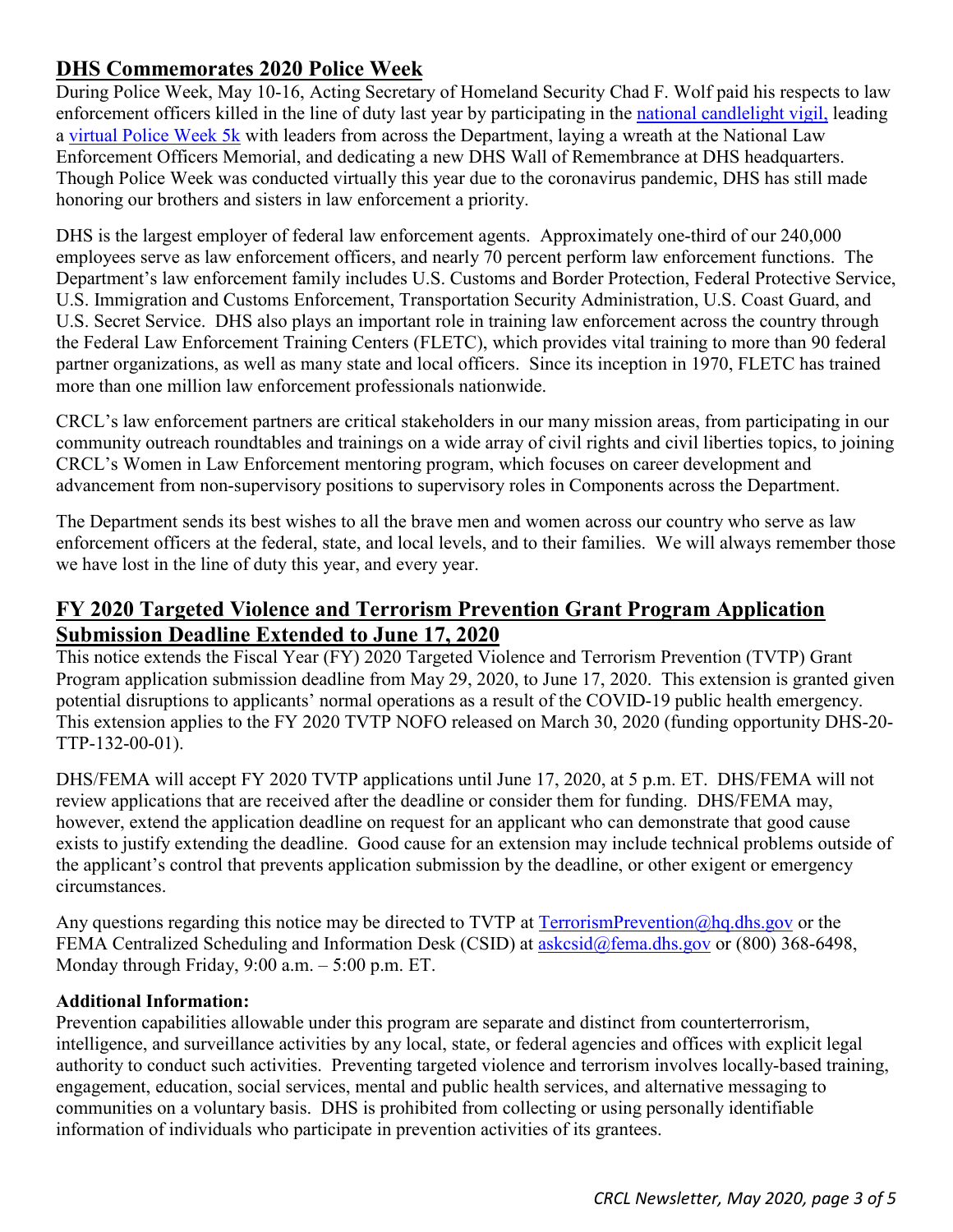# **DHS Accessibility Day 2020**

This month, the DHS Office of the Chief Information Officer, Office of Accessible Systems and Technology (OAST) hosted "DHS Accessibility Day 2020." The daylong virtual event was open to all DHS employees and contractors and featured the latest best practices and tips on accessibility tools and technology at DHS. Keynote speakers included Beth Capello, DHS Acting Information Officer, and Cameron Quinn, Officer for Civil Rights and Civil Liberties. Accessibility experts from several DHS Components presented on a number of topics including:

- Best practices and challenges of document remediation;
- Challenges for deaf and/or hard of hearing employees while interacting with Microsoft PowerPoint;
- Federal efforts to promote accessibility across government; and,
- Goals and priorities of the DHS Disability Employment Program.

OAST is dedicated to guiding and supporting all DHS Components in removing barriers to information access and employment of qualified individuals with disabilities in accord with Section 508 requirements. OAST strives to ensure that electronic and information technology (EIT) procured, developed, maintained, or used is accessible to DHS employees and customers with disabilities through a range of policy, training, technical assistance, and compliance activities.

# <span id="page-3-0"></span>**CRCL on the Road, May\***

### *May 11-15 – New York, New York*

CRCL convened a series of teleconference calls with diverse ethnic and community-based stakeholders and organizations.

### *May 12 – Minneapolis, Minnesota*

CRCL convened its regular community engagement roundtable virtually with diverse ethnic and community-based stakeholders and organizations

### *May 13 – Phoenix/Tucson, Arizona*

CRCL convened its regular community engagement roundtable virtually with diverse ethnic and community-based stakeholders and organizations

## *May 14 – Portland, Oregon*

CRCL convened a teleconference call with diverse ethnic and community-based stakeholders and organizations.

### *May 18 – Denver, Colorado*

CRCL convened its regular community engagement roundtable virtually with diverse ethnic and community-based stakeholders and organizations

### *May 22 – El Paso, Texas*

CRCL convened a teleconference call with diverse ethnic and community-based stakeholders and organizations.

\*Following guidance from the CDC to exercise social distancing, our Community Engagement team will continue to carry out our mission using various virtual and telephonic tools during this national public health emergency. While our team maintains constant communication with federal, state, local, and civil society stakeholders across the country, we encourage anyone who needs to contact us to do so via email to: [CommunityEngagement@hq.dhs.gov.](mailto:CommunityEngagement@hq.dhs.gov) Thank you for your flexibility and understanding during this time.